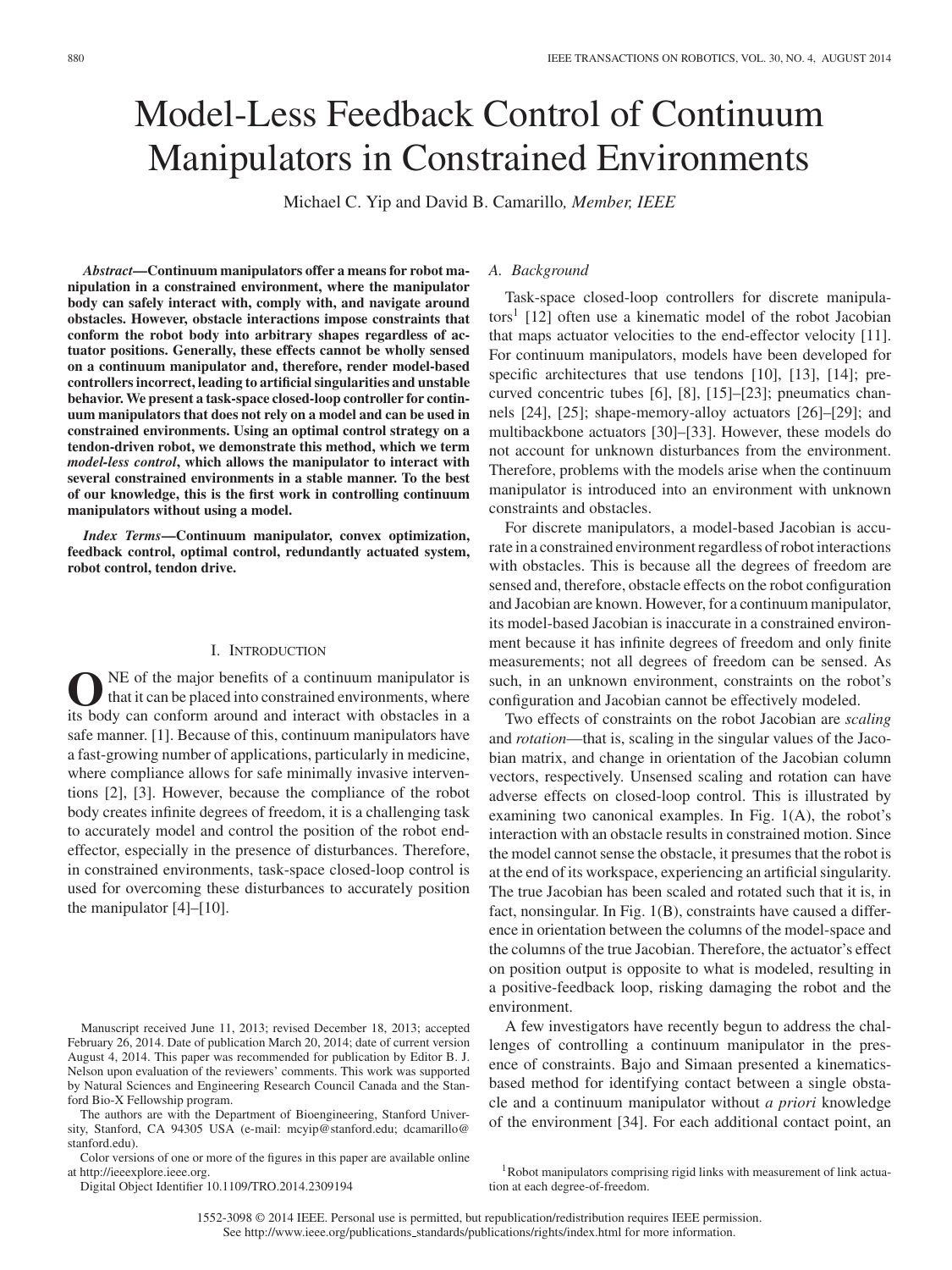

Fig. 1. Tendon-driven robot, in a constrained environment (left), and in freespace (right). In both cases, the actuations are kept the same. The red, blue, and green vectors represent the columns of the Jacobian, which is the effect of a positive actuation of the insertion, left tendon, and right tendon actuators on the tip position. The Jacobian is represented as the minimum volume ellipsoid for these columns [11]. A model that does not sense the environmental constraints will presume a freespace Jacobian even in a constrained situation, which can lead to (A) artificial singularities or (B) inverted mappings that can cause positive feedback loops.

additional position sensor was used to sense the extra contact point. Goldman *et al.* [35] developed a method for mapping measured environmental wrenches to generalized forces in the robot's configuration space; they then actuate the robot towards a minimum energy state, thereby allowing it to be compliant to its environment. Rucker *et al.* used an extended Kalman filter approach for estimating contact forces based on manipulator deflection and a statics model [20], and obtained a model for the robot Jacobian by combining their mechanics model with a differential model for predicting contact loading [36]. Xu *et al.* [37] developed a recursive linear-estimation method to accurately model the kinematic, bending, and friction models of their continuum manipulator.

These methods use complicated kinematic, mechanic, and dynamic models of the manipulators that require an accurate calibration and are sensitive to unmodeled effects (e.g., internal friction in the manipulator's drivetrain); furthermore, some methods require additional sensors along the robot body, which can be impractical to implement for continuum manipulators working in constrained spaces. A task-space closed-loop controller that does not rely on a model and does not require additional sensing on the robot body could offer a simple and robust solution to unknown environments.

# *B. Contributions*

In this paper, we present a *model-less* approach for controlling a continuum manipulator based on empirical estimates of the robot Jacobian. We implement the method on a tendon-driven manipulator, which is redundantly actuated. Optimal control is used in task-space closed-loop feedback to derive the control inputs while minimizing tendon tensions. We show that with no model of our continuum manipulator, the model-less control approach can navigate in both freespace and constrained environments, in situations where a model-based controller would experience workspace singularities or become unstable. To the best of our knowledge, this is the first work in controlling a continuum manipulator without using a model.

# II. METHODS

# *A. Manipulator Jacobian*

A robot manipulator can be described by a function  $f : R^n \to$  $R^m$  of the actuator inputs  $\mathbf{y} = [y_1 \cdots y_n]^T$ , to the end effector position output  $\mathbf{x} = \left[x_1 \cdots x_m\right]^T$ , such that

$$
\mathbf{x} = f(\mathbf{y}).\tag{1}
$$

The velocity of the robot manipulator is given by

$$
\dot{\mathbf{x}} = \dot{f}(\mathbf{y}) \tag{2}
$$

where  $(')$  is a time derivative. Any continuous function  $f$  can be approximated by a linear function in a local region of **x**, such that

$$
\dot{\mathbf{x}} \approx \mathbf{J}\dot{\mathbf{y}} \tag{3}
$$

where  $J \in R^{m \times n}$  is the Jacobian matrix. The *i*th column of **J** represent the contribution of the *i*th actuator,  $y_i$ , on the end effector position. There is a specific **J** for each position **x** in the manipulator workspace. The Jacobian matrix can calculated by taking the partial derivatives of the  $f$  at the position  $x$ , such that

$$
\mathbf{J} = \begin{bmatrix} \frac{\partial f(\mathbf{x})}{\partial y_1}^T & \dots & \frac{\partial f(\mathbf{x})}{\partial y_n}^T \end{bmatrix} . \tag{4}
$$

For discrete manipulators,  $f$  is only a function of the robot degrees of freedom, which are individually measured, and, therefore, f can be derived through forward kinematics. However, a flexible continuum manipulator has infinite degrees of freedom which are exercised as the manipulator interacts and conforms around obstacles. Therefore, the mapping function  $f$  between actuator inputs and end-effector motion is unknown and must be empirically estimated.

# *B. Model-Less Control Framework*

The model-less controller first acquires an initial estimate of the Jacobian matrix offline, and then, when the robot is online, continuously estimates the robot Jacobian as it moves around the workspace. This method is presented in Fig. 2 and is described in detail below:

*1) Initialize the system for* **J**ˆ*:* A Jacobian matrix is constructed by moving each actuator independently an incremental amount,  $\Delta y_i$  while measuring the displacement  $\Delta x$ . The *i*th column of **J** is constructed as  $J_i = \Delta x / \Delta y_i$ , such that

$$
\mathbf{J} = [\mathbf{J}_0 \cdots \mathbf{J}_n]. \tag{5}
$$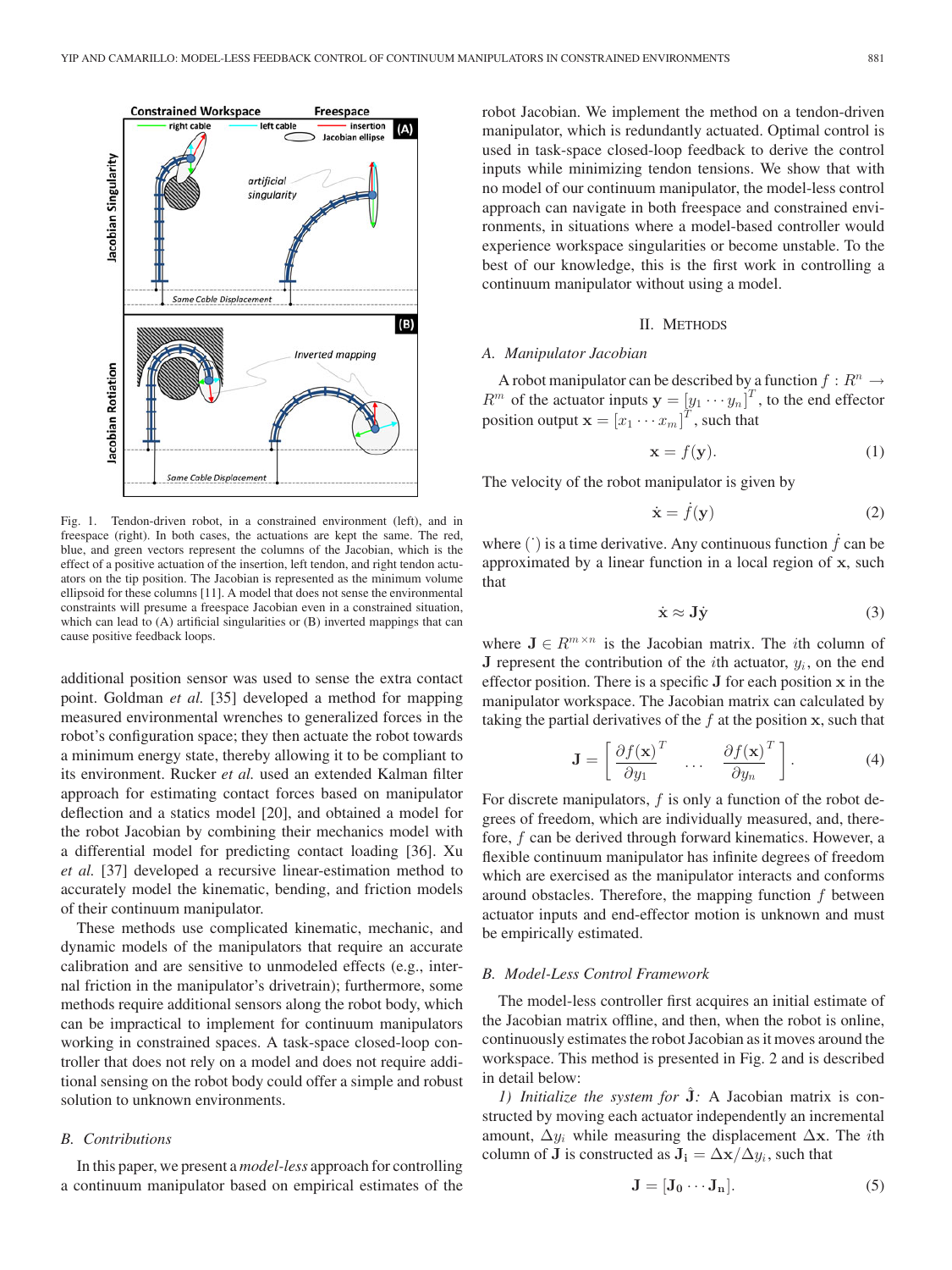

Fig. 2. Flowchart of constrained optimization method for model-less control.

A weighting matrix **W** is constructed to normalize the actuator signals, such that

$$
\mathbf{W} = \text{diag}\left(\|\mathbf{J}_0\|_2, \dots, \|\mathbf{J}_n\|_2\right) \tag{6}
$$

where  $\|\cdot\|_2$  is the vector two-norm operator. Then

$$
\dot{\mathbf{x}} = \hat{\mathbf{J}} \mathbf{W} \dot{\mathbf{y}}
$$

where  $\hat{\mathbf{J}} = \mathbf{J}\mathbf{W}^{-1}$  is the Jacobian matrix with column vectors of unit length. **Wy**˙ normalizes and nondimensionalizes the actuator signals such that, when solving for actuator displacements using (7), desired displacements are not affected or biased by units of measurement or gearing.

We then can estimate the derivative terms by a first-order approximation, where

$$
\Delta \mathbf{x} = \hat{\mathbf{J}} \mathbf{W} \Delta \mathbf{y}.
$$
 (7)

Tendon-driven continuum manipulators are often redundantly actuated in order to achieve bidirectional actuation [24]. In these cases, co-activation of tendons results in pretensions along the tendons and the body of the manipulator, which is a quantity of interest that can be minimized. Tendon tensions can be related to tendon displacements by a linear function [13], therefore we define a diagonal stiffness matrix  $\mathbf{K} \in \mathbb{R}^{n \times n}$ , such that

$$
\Delta \tau = \mathbf{K} \Delta \mathbf{y} \tag{8}
$$

where  $\tau$  is the tension in the tendons. Columns of **K** can be constructed by moving each actuator separately and measuring the change in tensions in all tendons. Tendon tensions  $\tau$  are measured using a force sensor for each tendon.

2) *Optimal Control using*  $\hat{J}^k$ : Given a desired displacement for the end effector,  $\Delta x_d$ , the actuator displacements  $\Delta y$  can be solved for through the following:

minimize 
$$
\|\tau + \Delta \tau\|_2
$$
  
\nsubject to  $\Delta \mathbf{x}_d = \hat{\mathbf{J}}^k \mathbf{W} \Delta \mathbf{y}^k$   
\n $\tau + \Delta \tau \succeq \epsilon$ 



Fig. 3. Two-dimensional planar robot driven by two co-activated tendon servos for the curvature degree of freedom and a servo for insertion/retraction of the robot. The insertion and the curvature degrees of freedom are mechanically decoupled.

$$
\Delta \tau = \mathbf{K} \Delta \mathbf{y}^k \tag{9}
$$

where  $\Delta y^k$  is the optimization variable and  $\hat{J}^k$  is the Jacobian estimate from time k. The objective function to be minimized is the L2-norm of the tensions in the tendons. We chose  $||\tau + \Delta \tau||_2$ in order to minimize the amount of unnecessary coactivation and axial compression on the manipulator and avoid buckling or damaging to the manipulator. The constraint equations satisfy (7); in addition, they ensure that tensions in each tendon must be greater than  $\epsilon$ , which is a minimal tension that forces the tendons to remain taut in order to avoid tendon slack.

*3) Estimate Jacobian*  $\hat{\mathbf{J}}^{k+1}$ *:* Optimization in the previous step relies on continuous estimations of the Jacobian, and is estimated by solving the following optimization problem:

minimize 
$$
\|\Delta \hat{\mathbf{J}}\|_2
$$
  
\nsubject to  $\Delta \mathbf{x}^k = \hat{\mathbf{J}}^{k+1} \mathbf{W} \Delta \mathbf{y}^k$   
\n
$$
\hat{\mathbf{J}}^{k+1} = \hat{\mathbf{J}}^k + \Delta \hat{\mathbf{J}}
$$
\n(10)

where  $\Delta \hat{\mathbf{J}}$  is the optimization variable,  $\hat{\mathbf{J}}^k$  is the Jacobian matrix at time k,  $\hat{\mathbf{J}}^{k+1}$  is the new Jacobian estimate, and  $\{\Delta \mathbf{x}^k, \Delta \mathbf{y}^k\}$ are measured displacements from actuator and end-effector sensors between the last Jacobian estimate at time k and the present time. We chose to minimize the Frobenius norm (element-wise L2-norm) of  $\Delta \vec{J}$  such that the column vectors of the Jacobian transition smoothly.

#### *C. Experimental Setup*

A continuum manipulator was constructed to evaluate the model-less control algorithm (see Fig. 3). The robot is a 2-D planar manipulator, with a flexible backbone constructed of a polypropylene beam (length: 280 mm, cross-section: 0.8 mm  $\times$ 12 mm, 2500–5400 psi, McMaster Carr, Santa Fe Springs, CA, USA). The backbone is segmented into eight equal subsections by 3-D printed plates acting as tendon guides. The curvature of the backbone is driven by two 0.6-mm diameter stranded steel cables (Sava Industries, Riverdale, NJ, USA) on either side and are equidistant from the central backbone. Each cable terminates on a tension sensor (LSP-5, range: 0–5N, Transducer Techniques, Temecula, CA, USA). The tension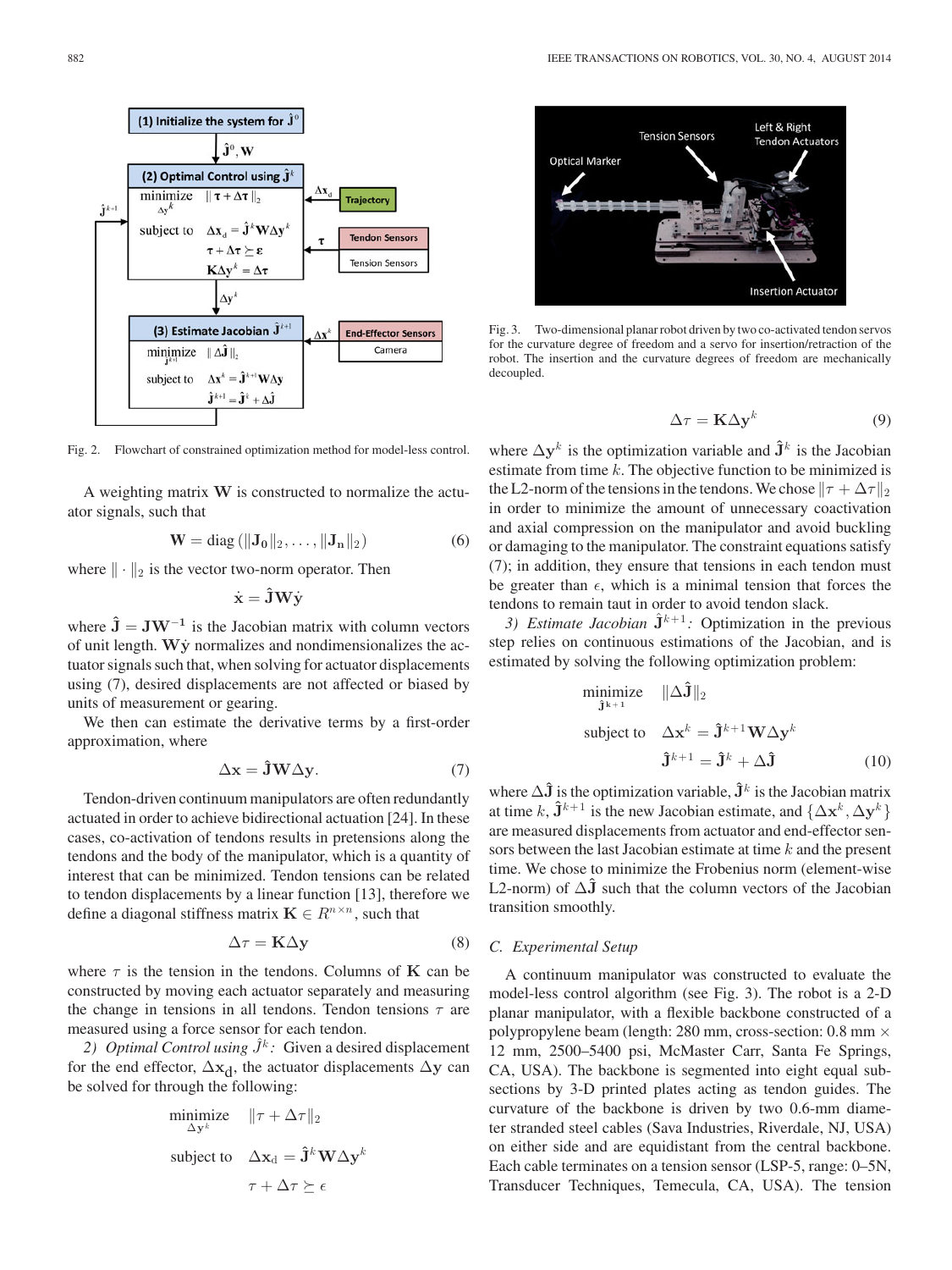sensor rests on a linear slide and is servo-actuated to produce tendon actuation. The backbone and tendon actuation assembly is mounted on a servo-actuated carriage that supports unaxial insertion/retraction. This decouples the insertion actuation from the tendon actuations. The three actuations for a planar manipulator form the redundantly-actuated system. A PID controller is implemented at each actuator for steady-state error rejection.

 $A 640 \times 480$  pixel resolution video feedback (Logitech C920, Newark, CA, USA) was used as an uncalibrated camera for position feedback at 20 Hz. An optical marker was secured to the tip of the robot manipulator. Using the OpenCV  $C_{++}$  library, color thresholding identifies the optical marker and a Harris corner detector was used to extract the location of the saddle point in the marker to subpixel resolution. The camera was placed 50 mm from the 2-D robot workspace pointed directly in line with the normal of the planar workspace, achieving a resolution of approximately 0.5 mm per pixel.

To accommodate for sensor noise and the camera resolution, the Jacobian reestimation step was performed only when the manipulator had moved more than eight pixels (4 mm or 1.4% of the manipulator length), and the new Jacobian estimate used a smoothing constant  $\alpha = 0.5$ , where  $\hat{\mathbf{J}}^{k+1} = \hat{\mathbf{J}}^k + \alpha \Delta \hat{\mathbf{J}}$ . These values were empirically acquired in order to minimize noise and digitization effects. We used  $\alpha$  as a simple tuning parameter for the Jacobian estimate, where  $0 \le \alpha \le 1.0$ ;  $\alpha = 0$  does not update the Jacobian estimate and  $\alpha = 1.0$  replaces of the prior Jacobian estimate with its instantaneous estimate.  $\alpha$  should be adjusted to be lower when measurement noise is larger, acting as a smoothing filter. The optimal control method was asked to maintain a minimum tendon tension of  $\tau = 0.3$ N.

The system was controlled through a 64-bit Windows 7 PC with an Intel 3.4 GHz i5 processor with 8GB RAM. The robot control and the camera feedback were run on separate threads; the camera feedback thread was run at 20 Hz and the actuator control loop was run at 1 kHz. Although we used a camera for position feedback, the method is not reliant on any particular sensing modality and other sensors can be used for different circumstances (e.g., magnetic tracking or fiber Bragg sensing, which does not require line of sight). The robot was able to move at approximately 30 mm/sec in an unconstrained environment.

Because we defined the model-less controller as an optimization problem, objective functions that are convex (e.g., L1-norm, L2-norm, L-infinity norm, and the definitions used in this paper) converged to a globally optimal solution, and convergence occurred typically within 10–14 iterations in the optimization solver. We used the  $C++$  version of CVX, a convex optimization solver [38], [39]. On our machine, only  $10 \pm 1.5 \,\mu s$  (mean and standard deviation) were required for each optimization problem and, therefore, it was not a significant contributor to computation time during a control loop timestep.

# III. RESULTS

# *A. Simulation*

We first implemented the model-less controller in a MATLAB simulation to investigate its performance without effects of sensor noise, manipulator dynamics, and environmental



Fig. 4. MATLAB simulation of the model-less control method for a set of randomly selected locations. The model-less control is shown to track a reference trajectory closely  $(0.58 \pm 0.33 \text{ mm})$  in simulated free-space motion and Jacobian ellipsoids are shown at each endpoint. This demonstrates the accuracy of the model-less control method in the absence of noise, disturbances, and manipulator dynamics.

constraints. The parameters and robot model used in the MAT-LAB simulation are described in the Appendix.

Fig. 4 shows the robot moving in the simulated workspace to a set of randomly generated endpoints. The Jacobian estimate at each endpoint is plotted as an ellipse, and each column of the Jacobian estimate is shown as a red, green, and blue vector. This shows the effect of a positive actuation in the insertion, left tendon, and right tendon actuators on the end-effector position.

We observed that the Jacobian ellipses become flatter as the robot extends further away from the insertion axis due to 1) the columns of the Jacobian attenuating such that the singular values of the Jacobian are scaled down, and 2) the columns of the Jacobian rotating to become more in-line with one another. This behavior is expected as the robot reaches near the boundaries of the workspace. The ellipses also show that the Jacobian estimates throughout the simulation are approximately correct but not exact, for three reasons. First, because the optimization method is attempting to solve an under-constrained problem (10), there is more than one Jacobian solution that satisfies the constraints. The calculated Jacobian estimate, which minimizes the change in its Frobenius norm, may therefore exhibit slight misalignments (both in simulation or in physical experiments). Second, some inevitable cross-coupling of the actuator effects on the output position will result in cross-coupling in the elements of the Jacobian matrix. Third, the Jacobian estimation step uses backwards differencing to estimate the Jacobian, which therefore causes the estimate to lag the true Jacobian.

# *B. Trajectory Tracking in Free Space*

The control algorithm was implemented on the physical robot and a square trajectory was given for the robot end effector to trace (see Fig. 5). Given an unconstrained environment, we demonstrated that the robot was able to move to the correct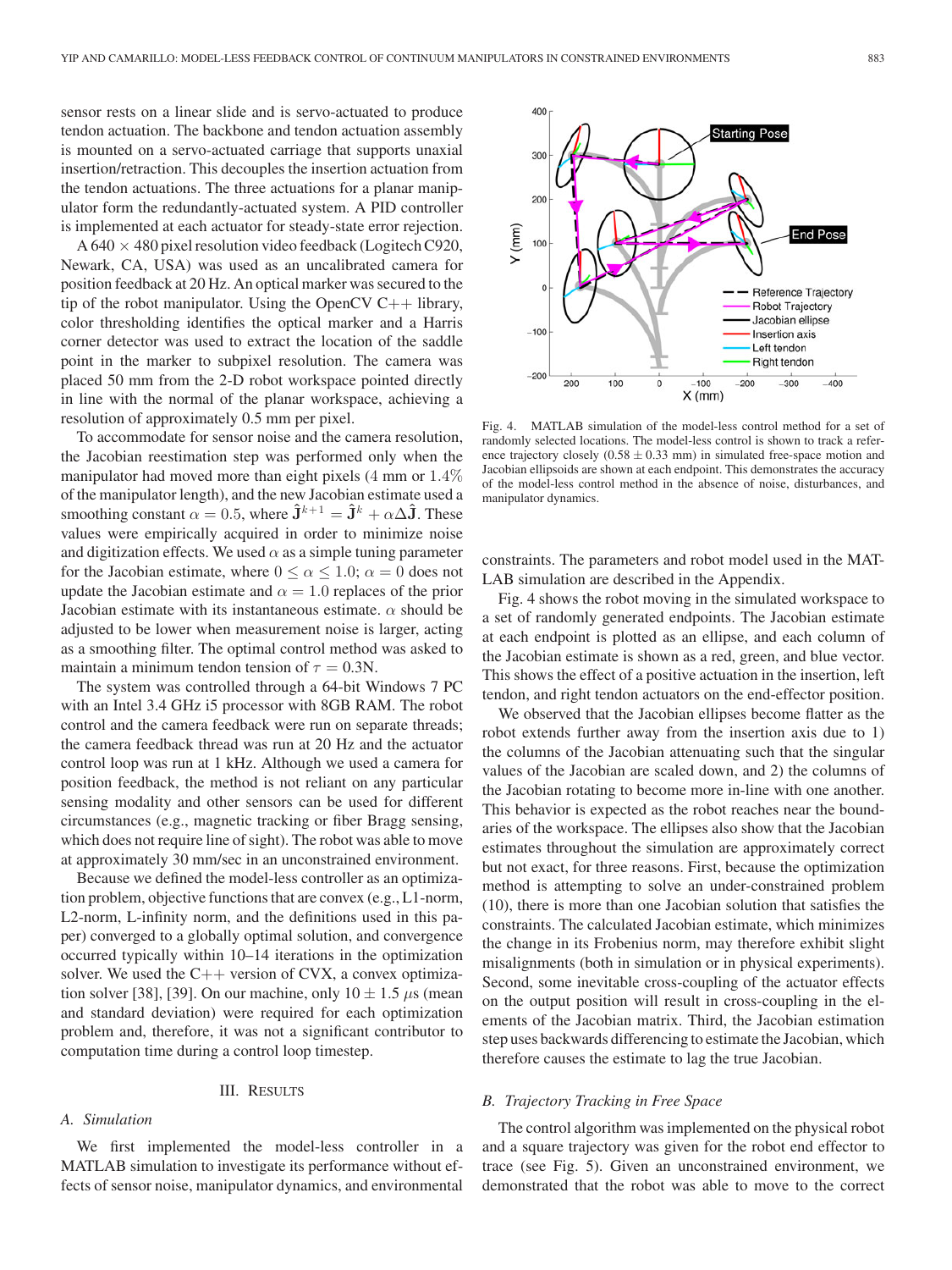

Fig. 5. Model-less control method tracks a square trajectory in freespace  $(1.22 \pm 0.93 \text{ mm})$ . (a) shows the reference and robot trajectories of the robot and where the numbers represents endpoints the robot is asked to move to. The model-less Jacobian ellipses at each endpoint are shown.(b) Shows the final configuration of the robot body at each endpoint, (c) shows the tendon tensions over time.

locations, with zero steady-state (subpixel) error using the model-less controller. Fig. 5(c) shows the optimization framework is minimizing the tensions in the tendons, attempting to maintain a minimum tension to keep the system taut while tracking a trajectory. This minimizes both the axial compression of the manipulator and wasted coactivation energy in the tendons as well as results in smooth transitions in the tendon actuations.

# *C. Single Environmental Constraint*

We introduced the robot into a constrained environment where it was given a straight trajectory that would involve collision



Fig. 6. Robot is able to conform around and move past an obstacle towards its desired endpoint  $(1.74 \pm 1.3 \text{ mm})$ . (a) Shows the reference trajectory and the actual trajectory of the robot. Snapshots of the model-less Jacobian ellipses are overlaid over the robot's trajectory. (b) Model-based Jacobian ellipses calculated based on actuator displacement are overlaid on the tip trajectory. This demonstrates how a model-based method would be become immobile prior to reaching the endpoint because of a singularity in the model Jacobian. (c) Shows the tension of the cables during the trajectory. (d) Final configuration of the robot body under model-less control.

with an obstacle (see Fig. 6). Under model-less control, the robot was able to conform around the obstacle and extend past the constraint to reach the target. The column vector for the left tendon (blue) attenuates as the robot moves into contact with the constraint, which accurately represents how the obstacle would constrain the robot's movement. The rotated direction of the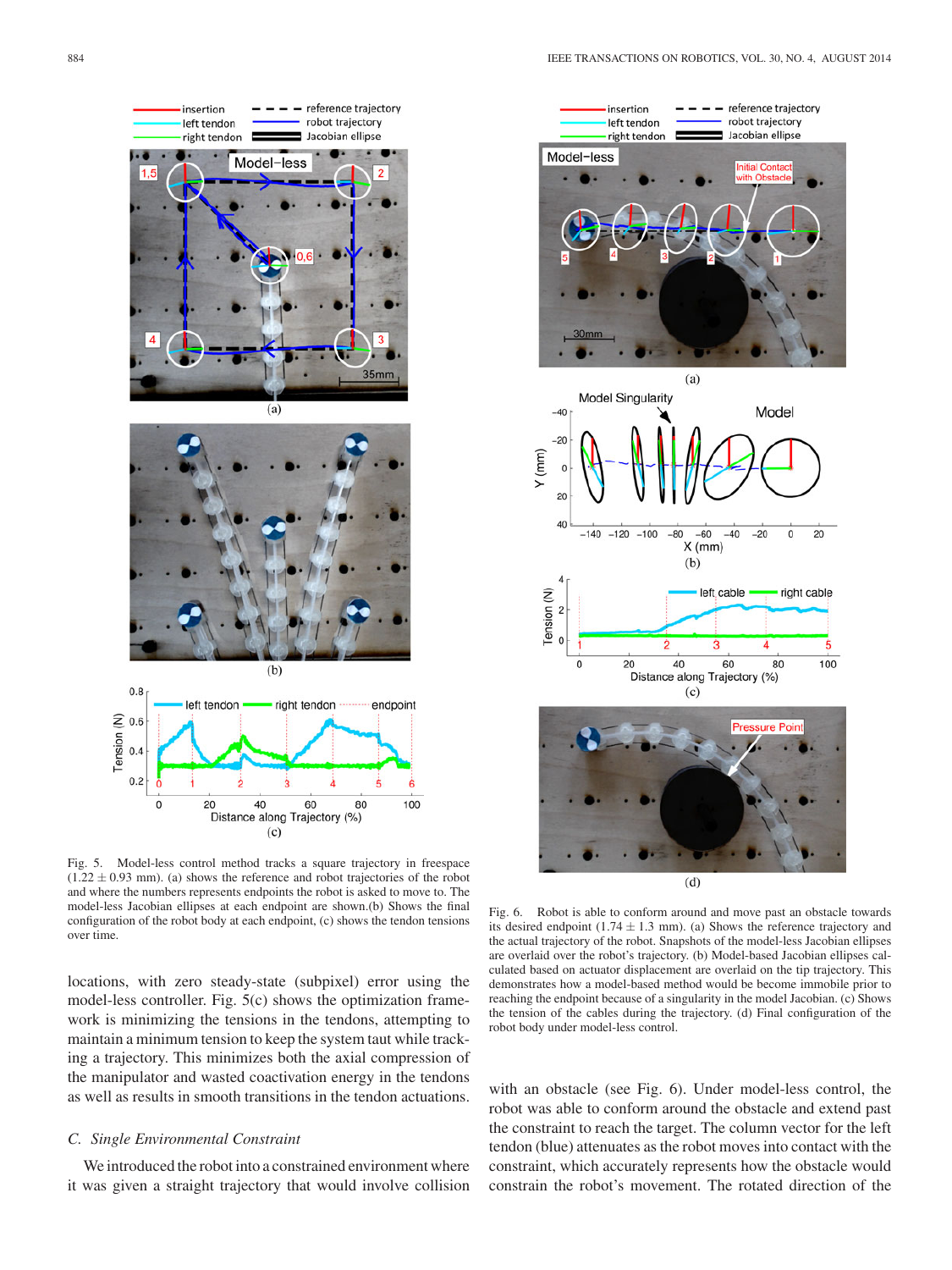left tendon vector is why the model-less method was successful in extending its reach past the obstacle: throughout the entire trajectory, a positive actuation in the left tendon allowed the robot to continue to move towards the left, which is demonstrated by the rotation and scaling of the Jacobian estimate. In contrast, if a model-based approach had been used, the modelbased Jacobian would not have accounted for the scaling and rotation because of the constraint, and would have encountered a singularity. This singularity would have occurred where the tendon actuation and insertion actuator columns align, which is well before the endpoint was reached [see Fig.  $6(d)$ ].<sup>2</sup>

In this simple example of a single obstacle interaction with the robot, a model-less controller is able to circumvent an artificial Jacobian singularity that would have arisen in a model-based controller.

#### *D. Multiple Environmental Constraints*

A more complex environment involves multiple obstacles and points of contact on the robot. In Fig. 7, the robot was given a user-defined trajectory that would result in contact with multiple obstacles in the environment; the trajectory involved snaking through the obstacles, resulting in an *S*-shaped curve on the body. This trajectory was generated by having the robot attempt to track the user's mouse position as it traced a path through the channel in real-time. Using model-less control, the robot was successful at following the reference trajectory even as it encountered new obstacles and multiple points of contact of its body. As the robot becomes more constrained by the obstacles, the Jacobian ellipse and column vectors diminish in size but remain well-conditioned. This accurately represents the scaling effect of an increasingly constrained robot body. The model-based Jacobians, shown in Fig. 7(b), become singular in several locations along the path and therefore would have been unable to trace very far along the reference trajectory.

The tendons can be seen to effectively trade-off actuation such that tension is minimized while still maintaining  $> 0.3N$ tension on each tendon [see Fig. 7(d)]. At each contact with a new obstacle, the manipulator would deviate slightly from its reference trajectory while the Jacobian estimate would gradually account for the effects of the new constraints.

# *E. Maneuvering Through a Channel Constraint*

We introduced the continuum manipulator into a channel environment that involves a significant change in direction and gave it a reference trajectory defined by the user. The narrow channel causes the insertion column of the Jacobian (red) to rotate over 90◦ (see Fig. 8). Using model-less control, the robot estimated this rotation and was successful at navigating the channel constraint obstacles. A model-based method with no information about the obstacles is shown in Fig. 8(b). The insertion column would have remained constant in the model throughout the entire trajectory, resulting in an inverted mapping of the ac-



Fig. 7. Robot maneuvers through multiple obstacles that result in multiple unknown contact locations on the robot body  $(4.94 \pm 4.02 \text{ mm})$ . (a) Shows the reference trajectory and the actual trajectory of the robot. Jacobians are shown at incremental points along the trajectory, demonstrating successful navigation of the constrained workspace. (b) Demonstration of how a model-based Jacobian would encounter many model-based singularities throughout the trajectory that would halt robot motion. (c) Shows the tradeoff of tensions between the tendons. (d) Final configuration of the robot body under model-less control.

tuator input to end-effector position output. Under closed-loop control, this would have resulted in a positive-feedback loop and, thus, unstable behavior.

<sup>2</sup>The model-based Jacobians were derived by using the measured actuator positions as inputs into the MATLAB simulation. See the Appendix for details.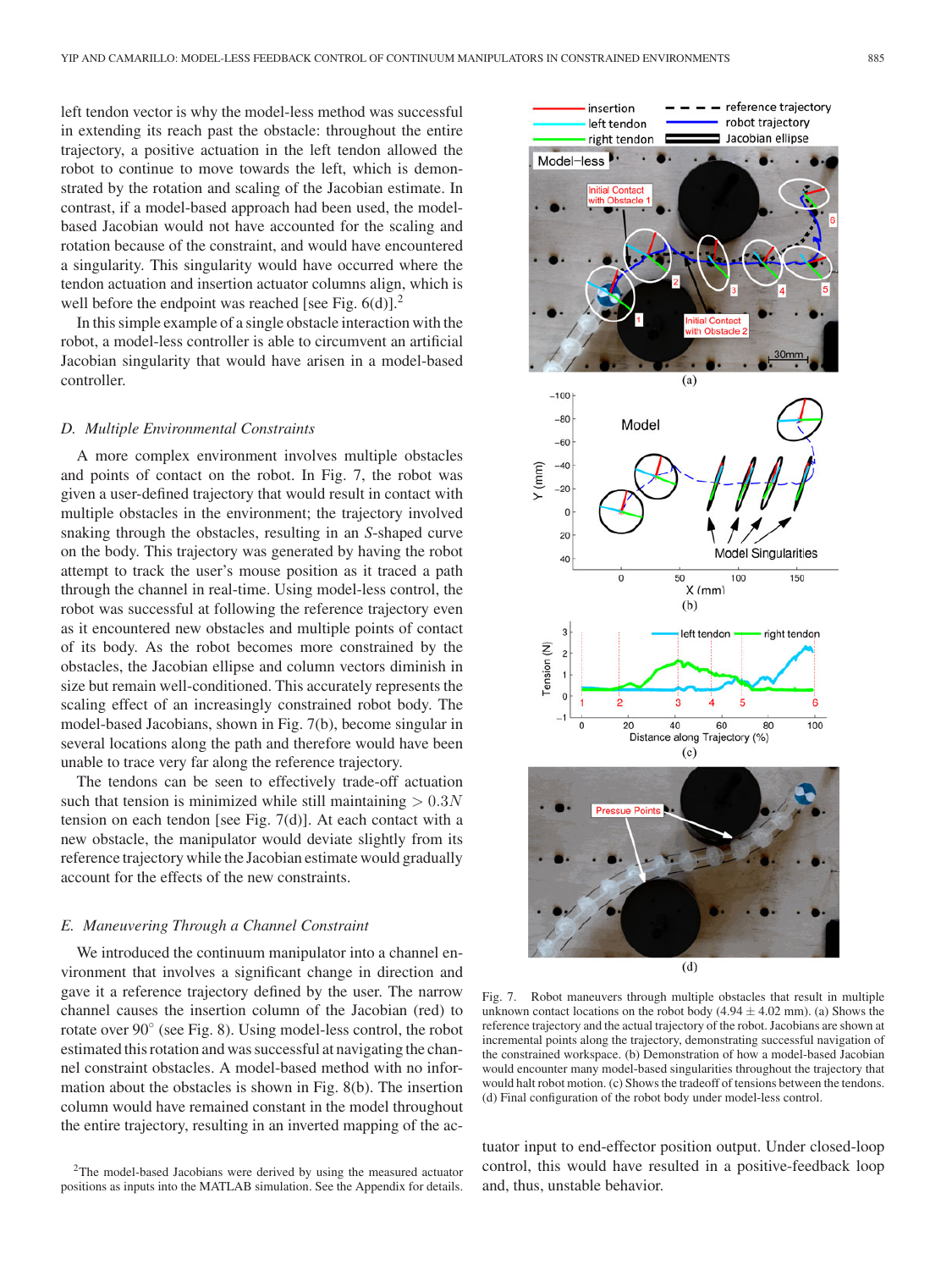

Fig. 8. Robot maneuvers through a channel constraint that results in multiple unknown contact locations on the robot body  $(1.58 \pm 1.86 \text{ mm})$ . (a) Reference trajectory and the actual trajectory of the robot. Model-less Jacobian ellipses during robot motion. The model-based Jacobian ellipses are shown to demonstrate that there are significant rotations in the column vectors that are not sensed. In these cases, the actuation directions are flipped in the model, which can lead to dangerous and unexpected actuation behavior. (c) Tensions in the cables. (d) Final configuration of the robot body after successfully navigating the channel using model-less control.

# IV. DISCUSSION

Because of their infinite degrees of freedom, continuum manipulators comply with obstacles in unknown environments in such a way that cannot be fully sensed. We have shown that a novel method called "model-less control" can be used for controlling a continuum manipulator within unknown and constrained environments. First, model-less control allows the robot to circumvent artificial singularities that would occur in modelbased controllers (see Figs. 6 and 7) by estimating the scaling and rotation of the robot Jacobian caused by the manipulator's interaction with the constrained environment. Second, modelless control accurately estimates the robot Jacobian when the Jacobian matrix and its column vectors are rotated because of constraints (see Fig. 8). Conventional model-based methods would result in artificial Jacobian singularities, and inverted mappings between actuators and end-effector position, resulting in a positive-feedback loop and, thus, unstable behavior. Constraint scenarios will commonly occur in medical environments such as manipulating a catheter in the heart or through vasculature. When translating model-less control to an environment such as an operating table, robot control can be realized using magnetic sensors rather than camera positioning for feedback, where constraints and intracavitational manipulation blocks the line-of-sight. When line-of-sight is not an issue and a calibrated camera is available, techniques in position-based visual-servoing can be used [40], [41].

An advantage of a model-less control method is that because there is no knowledge of the robot's configuration, it can be easy to adapt for manipulators with any number, type, or configuration of actuators, and for an *n*-dimensional task-space. For example, implementing model-less control on a concentric tube robot [6] with three concentric tubes (with roll and insertion actuation) for 3-D Cartesian positioning would simply involve estimating a  $3 \times 6$  Jacobian matrix. We also demonstrated that the optimal control method is able to take advantage of a redundantly-actuated system, while minimizing tendon tensions in the system. This prevents buckling of the robot body, and avoids over-stressing the actuators. Although we used a uncalibrated camera for position sensing, model-less control does not require any particular sensing modality.

The ability of model-less control to track the reference trajectory is affected by the workspace environment. In an unconstrained environment, the Jacobian changes smoothly and, therefore, allows a manipulator under model-less control to track the reference well. When the manipulator becomes constrained, the Jacobian needs to change much faster, resulting for more tracking error. In practice, the error can vary depending on the trajectory and the obstacle; for example, a channel constraint (see Fig. 8) will intuitively have less tracking error than when the manipulator is constrained through multiple obstacles (see Figs. 6 and 7), as the manipulator is physically constrained along a path.

There are several opportunities to improve the robustness and effectiveness of the model-less controller. To reduce tracking error, estimation parameters could be adaptive rather than static, adapting the parameters of the Jacobian estimation when there tracking error increases. A limitation in the current embodiment is that constraints on the continuum manipulator that impede the motion of the tip may cause a column of the Jacobian matrix to zero. A method for resolving issues with tip constraints is to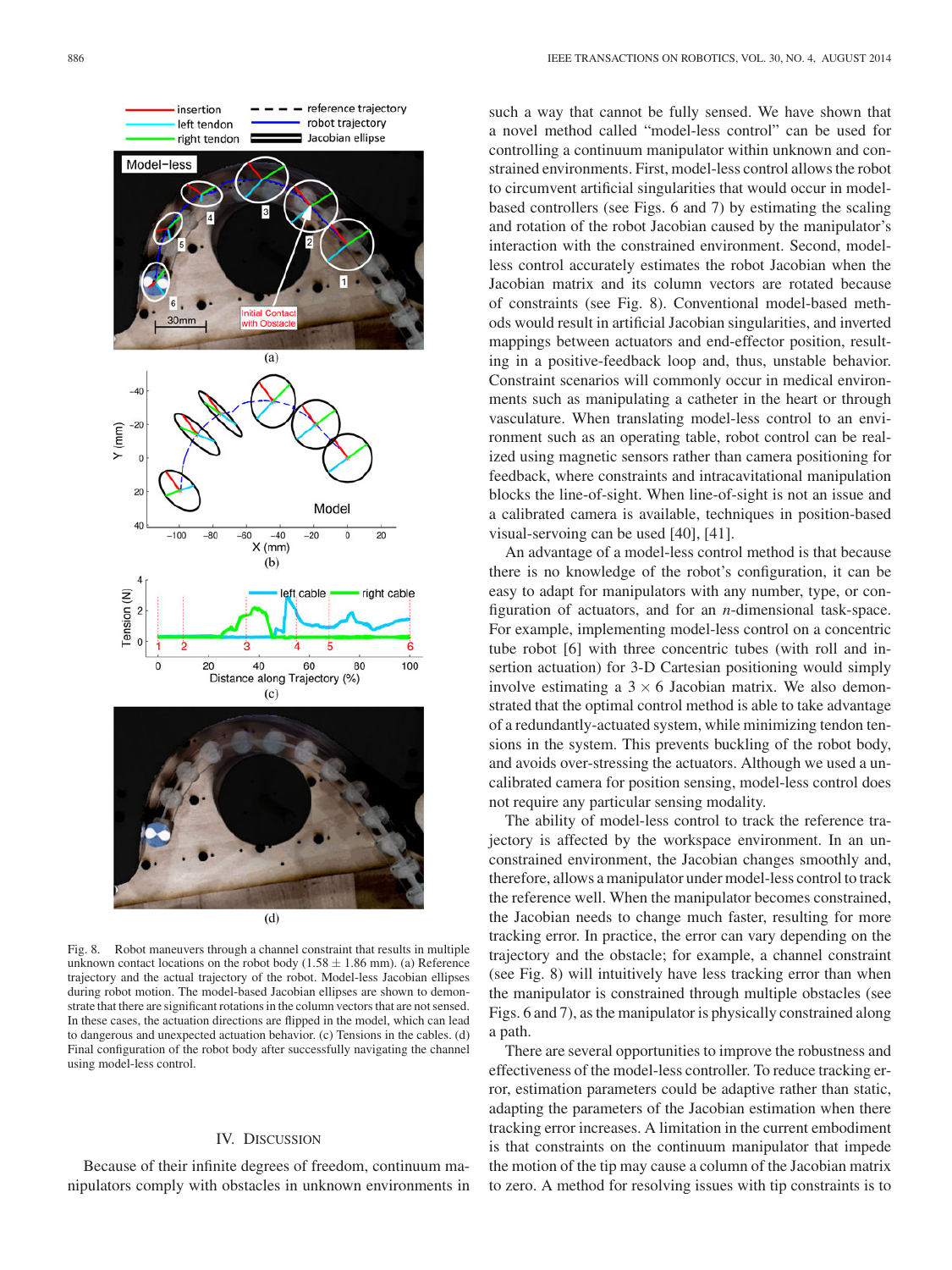identify them using additional sensing or heuristics. Performing singular value decomposition on the Jacobian matrix will identify the nullspaces in the Jacobian; trajectories or actuations can be modified to avoid moving towards nullspaces and therefore keep the Jacobian of the manipulator well-conditioned. In addition, adding constraints to the optimization solver can be used to avoid zeroing the Jacobian estimate. If the controller does somehow move into and become stuck at a singularity, it can perform the empirical Jacobian initialization method described in Section II-B1 to acquire an exact Jacobian estimate for the location.

Model-less control relies heavily on actuator and end-effector position signals for estimating the robot Jacobian; therefore, it is important that the sensors need to provide accurate and clean signals. Increased noise in the sensor measurements would require greater signal processing and filtering. A simple method for accounting for noise is to adjust  $\alpha$ , which acts as a moving average filter. However, both the  $\alpha$  filter and the backward differencing of measurements in the Jacobian estimation step contribute to phase lag in the system, and is a current limitation of the method. Improving sensor resolution and reducing sensor noise would allow Jacobian estimation to be performed more frequently, resulting in less estimation lag.

There is currently no stability proof for the generalized optimization method; however, constraints on the optimization solver can be applied to keep the robot stable in practice, such as constraining the Jacobian estimate to be well-conditioned and that actuator and tension displacements and velocities are bounded. If the solution is infeasible, then the robot motion can be terminated or the controller can adapt in some other reasonable way.

In its current form, the model-less control method is suited for static environments only. In other applications such as dynamically moving workspaces, methods for differentiating the motion of the manipulator caused by the environment from those caused by the actuators become necessary. In addition, moving with significant accelerations may introduce nonnegligible manipulator dynamics, and there may be a practical limit to how quickly the manipulator can accelerate to a target speed.

# V. CONCLUSION

In summary, continuum manipulators are difficult to control in a constrained environment where obstacle interactions change the robot Jacobian in unpredictable ways. Because a continuum manipulator has infinite degrees of freedom and a finite number of sensors, these constraints can affect the configuration of the robot in an unknown manner. Using a model-based closed-loop controller, this can lead to artificial singularities and unstable behavior in the robot.

We have presented a novel closed-loop feedback controller that overcomes these common limitations of continuum manipulators. Our robot controller does not rely on a model; it empirically estimates the robot Jacobian, thereby accounting for the changes in the Jacobian as a result of environmental constraints. We demonstrate that the model-less controller is able



Fig. 9. This model is used only to acquire the model-based Jacobian matrix and for the MATLAB simulation of the robot kinematics. It is not used at all for model-less control.

navigate a range of constrained environments, showing that it effectively expands the manipulator's reachable workspace and enables it to interact with its environment in a safe and stable manner.

To the best of our knowledge, this is the first work on controlling a continuum manipulator without the use of a model.

#### **APPENDIX**

We showed that a model-based Jacobian is incorrect in certain canonical cases where the robot interacts with the environment. Here, we present the method used to acquire the model-based Jacobian, which is also used for simulating the robot in MAT-LAB. The model is based off the work of Gravagne and Walker's planar robot model [42]. We used this model as it is a simple and well-established model for continuum manipulators. Below, we provide a brief summary of the model for completeness.

We used the following assumptions for the model:

- 1) The backbone follows a constant curvature, shown in Fig. 9. Each backbone segment has the same radius  $r$ and origin of curvature.
- 2) The robot curvature is determined by the most tensed tendon. Coactivation effect on kinematics is ignored.
- 3) Distance between the tendon and the backbone is constant along the length of the manipulator.
- 4) Backbone length L, segment length l, distance between tendon, and backbone  $d$  are all constant. At rest, the curvature tendon length  $y_c = L$ , and the insertion actuator  $y_i = 0$ .  $n + 1$  tendon-guiding plates along the backbone divide the backbone into  $n$  segments.

The forward kinematics for the robot are derived below

$$
\sin \theta_h = \frac{y_c/2n}{r - d} \tag{11}
$$

$$
r = \frac{l_s}{2\theta_h} \tag{12}
$$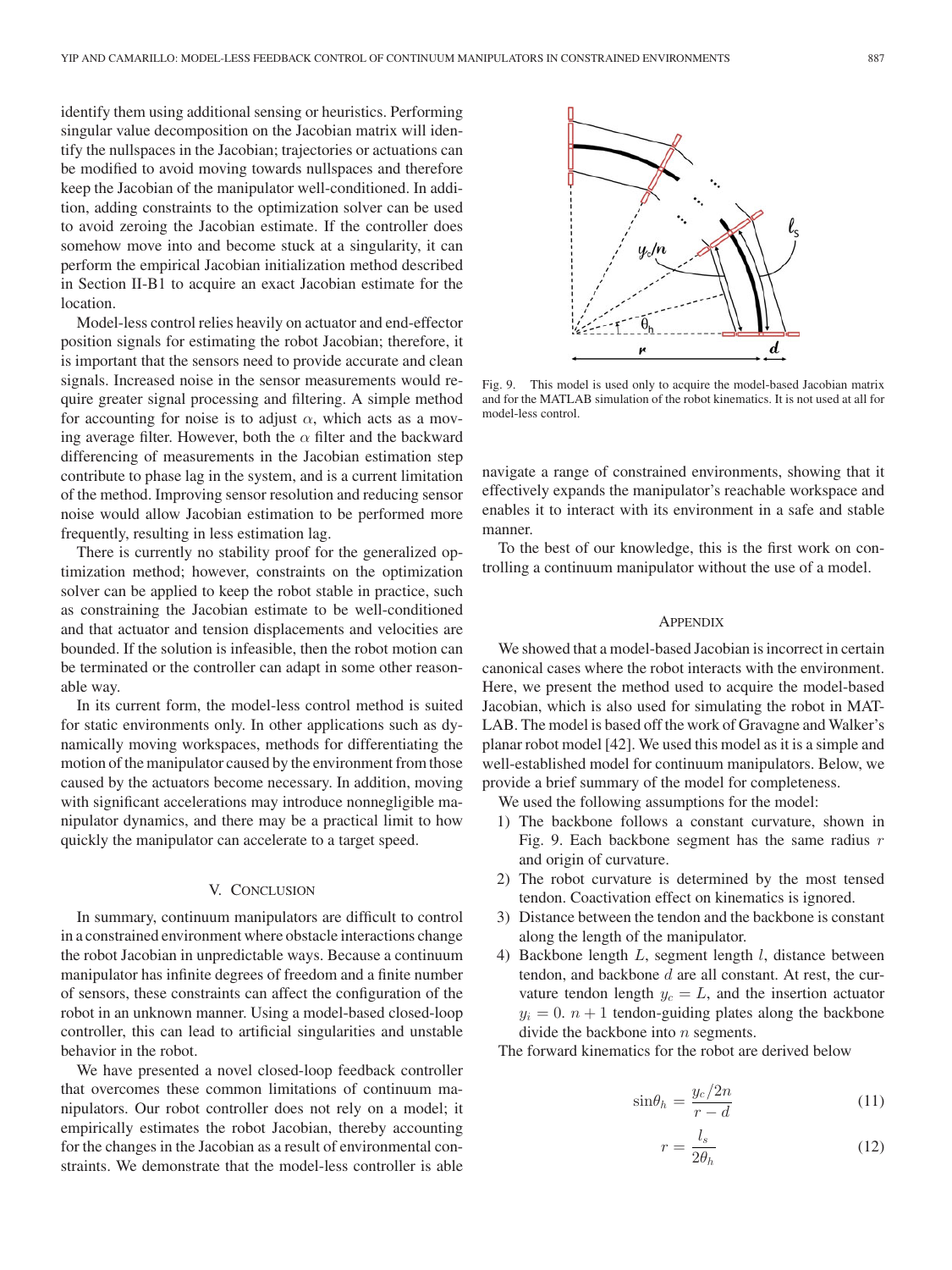where  $\theta_h = \frac{\theta}{2}$ . Combining (11) and (12)

$$
(l_s - 2\theta_h d)\sin\theta_h = \frac{y_c \theta_h}{n}.
$$
 (13)

We then minimize

$$
f(\theta) = \frac{y_c \theta_h}{n} - (l_s - 2\theta_h d) \sin \theta_h \tag{14}
$$

using the Levenberg–Marquardt method to find  $\theta_h$ . Then

$$
\Theta = 2n\theta_h \tag{15}
$$

and the robot tip  $[x, y]^T$  is

$$
\mathbf{x} = \begin{bmatrix} r(1 - \cos\Theta) \\ (r\sin\Theta - L) + y_i \end{bmatrix}.
$$
 (16)

#### **REFERENCES**

- [1] S. Hirose, *Biologically Inspired Robots: Snake-Like Locomotors and Manipulators*. London, U.K.: Oxford Univ. Press, 1993.
- [2] D. B. Camarillo, T. M. Krummel, and J. K. Salisbury, "Robotic technology in surgery: past, present, and future," *Amer. J. Surg.*, vol. 188, no. 4, pp. 2S–15S, Oct. 2004.
- [3] L. S. Cowan and I. D. Walker, "The importance of continuous and discrete elements in continuum robots," *Int. J. Adv. Robot. Syst.*, vol. 10, 2013.
- [4] R. S. Penning, J. Jung, J. A. Borgstadt, N. J. Ferrier, and M. R. Zinn, "Towards closed loop control of a continuum robotic manipulator for medical applications," in *Proc. IEEE Int. Conf. Robot. Autom.*, May 2011, pp. 4822–4827.
- [5] R. S. Penning, J. Jung, N. J. Ferrier, and M. R. Zinn, "An evaluation of closed-loop control options for continuum manipulators," in *Proc. IEEE Int. Conf. Robot. Autom.*, May 2012, pp. 5392–5397.
- [6] R. Webster, J. Swensen, J. Romano, and N. Cowan, "Closed-form differential kinematics for concentric-tube continuum robots with application to visual servoing," *Exp. Robot.*, vol. 54, pp. 485–494, 2009.
- [7] A. Kapadia and I. D. Walker, "Task-space control of extensible continuum manipulators," *Proc. IEEE Robot. Syst.*, Sep. 2011, pp. 1087–1092.
- [8] M. Mahvash and P. E. Dupont, "Stiffness control of surgical continuum manipulators," *IEEE Trans. Robot.*, vol. 27, no. 2, pp. 334–345, Apr. 2011.
- [9] D. Camarillo, C. Carlson, and J. Salisbury, "Task-Space control of continuum manipulators with coupled tendon drive," *Exp. Robot.*, vol. 54, pp. 271–280, 2009.
- [10] V. Chitrakaran, A. Behal, D. Dawson, and I. Walker, "Setpoint regulation of continuum robots using a fixed camera," *Robotica*, vol. 25, pp. 581–586, 2007.
- [11] B. Siciliano and O. Khatib, *Springer Handbook of Robotics*. New York, NY, USA: Springer, 2008.
- [12] G. Robinson and J. Davies, "Continuum robots—A state of the art," in *Proc. IEEE Int. Conf. Robot. Autom.*, May. 1999, vol. 4, pp. 2849–2854.
- [13] D. Camarillo, C. Milne, C. Carlson, M. Zinn, and J. Salisbury, "Mechanics modeling of tendon-driven continuum manipulators," *IEEE Trans. Robot.*, vol. 24, no. 6, pp. 1262–1273, Dec. 2008.
- [14] K. Ikuta, K. Yamamoto, and K. Sasaki, "Development of remote microsurgery robot and new surgical procedure for deep and narrow space," in *Proc. IEEE Int. Conf. Robot. Autom.*, 2003, vol. 1, pp. 1103–1108.
- [15] R. Webster, J. Romano, and N. Cowan, "Mechanics of precurved-tube continuum robots," *IEEE Trans. Robot.*, vol. 25, no. 1, pp. 67–78, Feb. 2009.
- [16] R. J. Webster and B. A. Jones, "Design and kinematic modeling of constant curvature continuum robots: A review," *Int. J. Robot. Res.*, vol. 29, no. 13, pp. 1661–1683, 2010.
- [17] D. C. Rucker and R. J. Webster III, "Parsimonious evaluation of concentric-tube continuum robot equilibrium conformation," *IEEE Trans. Bio-Med. Eng.*, vol. 56, no. 9, pp. 2308–11, Sep. 2009.
- [18] D. C. Rucker, B. A. Jones, and R. J. Webster, "A geometrically exact model for externally loaded concentric-tube continuum robots," *IEEE Trans. Robot.*, vol. 26, no. 5, pp. 769–780, Oct. 2010.
- [19] D. C. Rucker, R. J. Webster, G. S. Chirikjian, and N. J. Cowan, "Equilibrium conformations of concentric-tube continuum robots," *Int. J. Robot. Res.*, vol. 29, no. 10, pp. 1263–1280, 2010.
- [20] D. Rucker and R. W. III, "Statics and dynamics of continuum robots with general tendon routing and external loading," *IEEE Trans. Robot.*, vol. 27, no. 6, pp. 1033–1044, Dec. 2011.
- [21] P. E. Dupont, J. Lock, and B. Itkowitz, "Real-time position control of concentric tube robots," in *Proc. IEEE Int. Conf. Robot. Autom.*, May 2010, vol. 2010, pp. 562–568.
- [22] P. E. Dupont, J. Lock, B. Itkowitz, and E. Butler, "Design and control of concentric-tube robots," *IEEE Trans. Robot.*, vol. 26, no. 2, pp. 209–225, Apr. 2010.
- [23] H. Su, D. Cardona, and W. Shang, "A MRI-guided concentric tube continuum robot with piezoelectric actuation: a feasibility study," in *Proc. IEEE Int. Conf. Robot. Autom.*, 2012, pp. 1939–1945.
- [24] B. Jones and I. Walker, "Kinematics for multisection continuum robots," *IEEE Trans. Robot.*, vol. 22, no. 1, pp. 43–55, Feb. 2006.
- [25] S. Neppalli, M. A. Csencsits, B. A. Jones, and I. D. Walker, "Closed-Form inverse kinematics for continuum manipulators," *Adv. Robot.*, vol. 23, no. 15, pp. 2077–2091, 2009.
- [26] J. Jayender, M. Azizian, and R. V. Patel, "Autonomous robot-assisted active catheter insertion using image guidance," in *Proc. IEEE/RSJ Int. Conf. Intell. Robots Syst.*, Oct. 2007, pp. 889–894.
- [27] J. Jayender, M. Azizian, and R. R. V. Patel, "Autonomous image-guided robot-assisted active catheter insertion," *IEEE Trans. Robot.*, vol. 24, no. 4, pp. 858–871, Aug. 2008.
- [28] J. Jayender, R. Patel, S. Nikumb, and M. Ostojic, "Modeling and control of shape memory alloy actuators," *IEEE Trans. Control Syst. Technol.*, vol. 16, no. 2, pp. 279–287, Mar. 2008.
- [29] J. H. Crews and G. D. Buckner, "Design optimization of a shape memory alloy-actuated robotic catheter," *J. Intell. Mater. Syst. Struct.*, vol. 23, no. 5, pp. 545–562, 2012.
- [30] N. Simaan, "Snake-like units using flexible backbones and actuation redundancy for enhanced miniaturization," in *Proc. IEEE Int. Conf. Robot. Autom.*, Apr. 2005, pp. 3023–3028.
- [31] N. Simaan, R. Taylor, and P. Flint, "A dexterous system for laryngeal surgery," in *Proc. IEEE Int. Conf. Robot. Autom.*, 2004, pp. 351–357.
- [32] K. Xu and N. Simaan, "An investigation of the intrinsic force sensing capabilities of continuum robots," *IEEE Trans. Robot.*, vol. 24, no. 3, pp. 576–587, Jun. 2008.
- [33] K. Xu and N. Simaan, "Analytic formulation for kinematics, statics, and shape restoration of multibackbone continuum robots via elliptic integrals," *J. Mechanisms Robot.*, vol. 2, no. 1, p. 011006, 2010.
- [34] A. Bajo, S. Member, and N. Simaan, "Kinematics-Based detection and localization of contacts along multisegment continuum robots," *IEEE Trans. Robot.*, vol. 28, no. 2, pp. 291–302, Apr. 2012.
- [35] R. Goldman, A. Bajo, and N. Simaan, "Compliant motion control for continuum robots with intrinsic actuation sensing," in *Proc. IEEE Int. Conf. Robot. Autom.*, 2011, pp. 1126–1132.
- [36] D. Rucker and R. Webster, "Deflection-based force sensing for continuum robots: A probabilistic approach," in *Proc. IEEE/RSJ Int. Conf. Intell. Robots Syst.*, 2011, pp. 3764–3769.
- [37] K. Xu and N. Simaan, "Actuation compensation for flexible surgical snakelike robots with redundant remote actuation," in *Proc. IEEE Int. Conf. Robot. Autom.*, May 2006, pp. 4148–4154.
- [38] M. Grant and S. Boyd. (2013, Sep.). CVX: MATLAB software for disciplined convex programming, version 2.0 beta. [Online]. Available: http://cvxr.com/cvx.
- [39] M. Grant and S. Boyd, "Graph implementations for nonsmooth convex programs," in *Recent Advances in Learning and Control (ser. Lecture Notes in Control and Information Sciences.)*. New York, NY, USA: Springer-Verlag, 2008, pp. 95–110.
- [40] F. Chaumette and S. Hutchinson, "Visual servo control. I. Basic approaches," *IEEE Robot. Autom. Mag.*, vol. 13, no. 4, pp. 82–90, Dec. 2006.
- [41] F. Chaumette and S. Hutchinson, "Visual servo control, Part II: Advanced approaches," *IEEE Robot. Autom. Mag.*, vol. 1, no. 1, pp. 109–118, Mar. 2007.
- [42] I. Gravagne and I. Walker, "On the kinematics of remotely-actuated continuum robots," in *Proc. IEEE Int. Conf. Robot. Autom.*, Apr. 2000, pp. 2544– 2550.